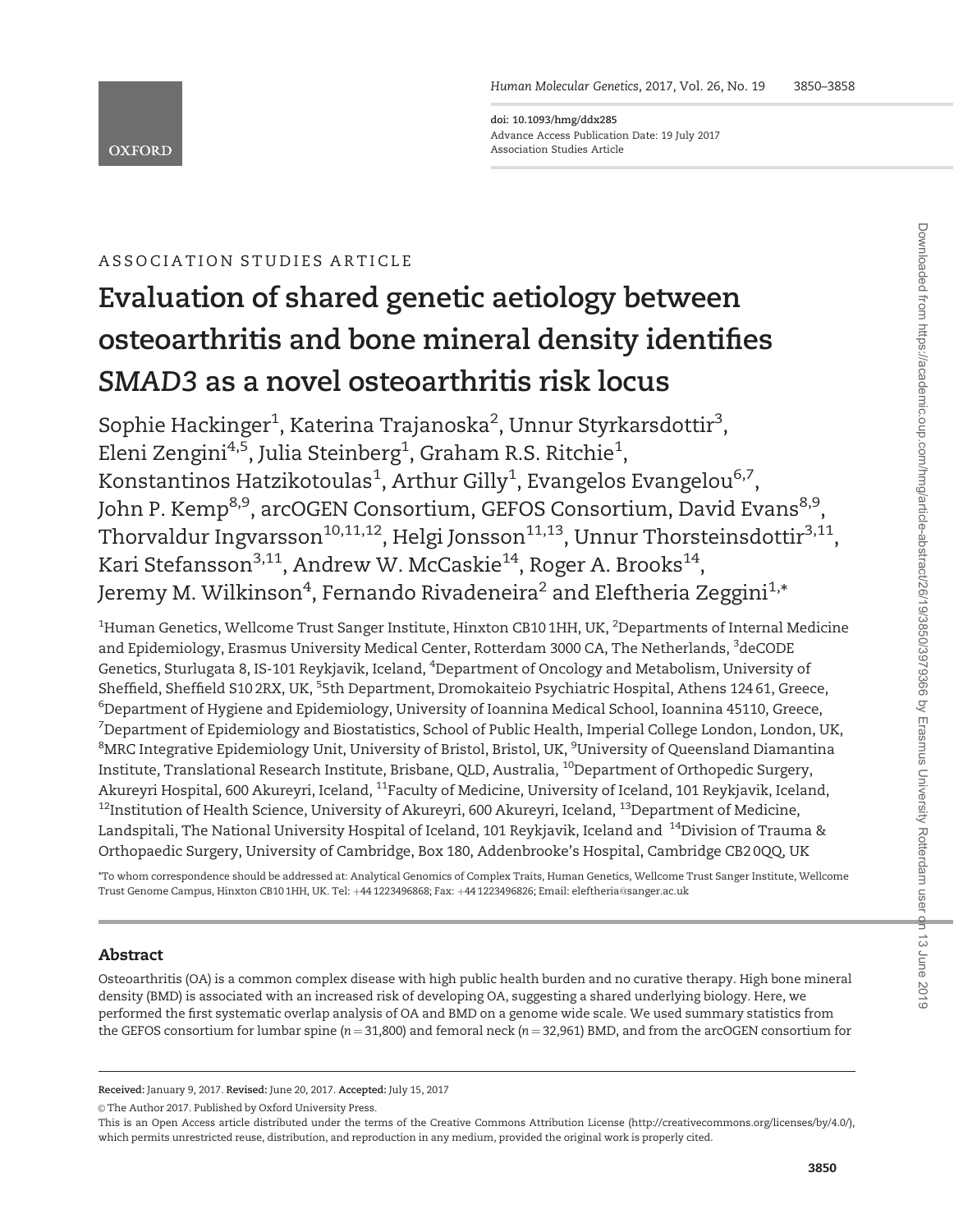three OA phenotypes (hip,  $n_{\text{cases}}=3,498$ ; knee,  $n_{\text{cases}}=3,266$ ; hip and/or knee,  $n_{\text{cases}}=7,410$ ;  $n_{\text{controls}}=11,009$ ). Performing LD score regression we found a significant genetic correlation between the combined OA phenotype (hip and/or knee) and lumbar spine BMD (r $_{\rm g}=$ 0.18, P $=$  2.23  $\times$  10 $^{-2}$ ), which may be driven by the presence of spinal osteophytes. We identified 143 variants with evidence for cross-phenotype association which we took forward for replication in independent large-scale OA datasets, and subsequent meta-analysis with arcOGEN for a total sample size of up to 23,425 cases and 236,814 controls. We found robustly replicating evidence for association with OA at rs12901071 (OR 1.08 95% CI 1.05–1.11,  $P_{\rm meta}$ =3.12  $\times$  10 $^{-10}$ ), an intronic variant in the SMAD3 gene, which is known to play a role in bone remodeling and cartilage maintenance. We were able to confirm expression of SMAD3 in intact and degraded cartilage of the knee and hip. Our findings provide the first systematic evaluation of pleiotropy between OA and BMD, highlight genes with biological relevance to both traits, and establish a robust new OA genetic risk locus at SMAD3.

#### Introduction

Osteoarthritis (OA) is a degenerative disease of the joints affecting over 40% of people over 70 years ([1\)](#page-6-0). Hallmarks of OA include cartilage degradation, joint-space narrowing, formation of osteophytes within the joint and subchondral bone remodeling [\(2,3\)](#page-6-0). Due to a lack of therapeutic options, the main treatment strategy consists of pain management and, in severe cases, joint replacement surgery ([2](#page-6-0)). OA is a complex disorder with the 18 currently known risk loci accounting for approximately 11% of disease heritability ([4\)](#page-6-0). The biggest OA genome-wide association study (GWAS) published to date was conducted by the arcOGEN consortium in a two-stage design, culminating in a total discovery sample of 7,410 cases and 11,009 controls ([5,6](#page-6-0)). Cases in the arcOGEN study had radiographic hip or knee OA (defined as a Kellgren Lawrence score  $\geq$  2), and approximately 80% had undergone total joint replacement surgery, indicating disease progression to a severe degree [\(6](#page-6-0)).

In addition to establishing bigger OA sample collections, studying OA in the context of related phenotypes may add to the currently short list of established loci. While most GWAS to date have investigated a single phenotype, it is estimated that around 5% of risk variants and 16% of genes identified through these studies have pleiotropic effects on multiple phenotypes [\(7\)](#page-6-0). In recent years, the accumulation of large-scale genomic datasets has made it possible to study genetic pleiotropy by incorporating data from multiple epidemiologically linked traits. Leveraging available summary data of correlated traits to identify common genetic risk factors can help pinpoint causal pathways and refine our understanding of disease mechanisms. OA in itself is a heterogeneous disorder, with heritability varying depending on the affected joint. Of the 18 published risk loci to date, 6 and 7 are associated with knee OA only and hip OA only, respectively, while 5 are associated with both hip and knee OA ([4\)](#page-6-0). This further highlights how phenotypic variation is reflected by genetics, and demonstrates the need for strict phenotype definitions.

The link between bone mineral density (BMD) and OA was first reported in 1972 by Foss and Byers, who observed higher BMD in femoral heads excised during OA-related hip replacement surgery ([8\)](#page-6-0). Since then, a number of cross-sectional and longitudinal studies have found higher femoral neck (FN) and lumbar spine (LS) BMD, as well as total body BMD to be associated with incident OA at the hip, knee and other joint sites ([9](#page-6-0)[–12\)](#page-7-0).

Findings with regards to the relationship between BMD and OA progression are less clear [\(13](#page-7-0)). Elevated bone turnover – usually a marker for decreased BMD – was reported in patients with progressive knee OA compared to patients with stable OA [\(14\)](#page-7-0). Decreased baseline femoral neck BMD (FNBMD) has also been associated with knee OA progression ([15,16](#page-7-0)). Conversely, data

from the Rotterdam study showed a non-significant trend of higher odds of knee OA progression with increased lumbar spine BMD (LSBMD) [\(17\)](#page-7-0), while another study found no link between knee OA progression and total body- or FNBMD ([9\)](#page-6-0).

The largest genetic studies on BMD to date have been carried out by the Genetic Factors for Osteoporosis (GEFOS) consortium: a large-scale GWAS in 2012 found 56 loci associated with BMD [\(18\)](#page-7-0); more recently, a rare variant of large effect was identified combining whole-genome sequencing and GWAS imputation [\(19\)](#page-7-0). Several biological mechanisms are implicated in both OA and BMD, such as bone remodeling, mesenchymal stem cell differentiation and inflammation [\(2,6,](#page-6-0)[18,20](#page-7-0)). RUNX2, a key transcription factor regulating endochondral ossification and osteoblast differentiation [\(21,22](#page-7-0)), has been associated with both OA and BMD based on its proximity to genome-wide significant variants ([6,](#page-6-0)[18](#page-7-0)). The other locus with known GWAS hits for both traits is KLHL42 (or KLHDC5), although its biological relevance remains unclear ([6,](#page-6-0)[18](#page-7-0)).

In addition, Yerges-Armstrong and colleagues have previously shown nominal association of four BMD-linked single nucleotide polymorphisms (SNPs) with knee OA ([23](#page-7-0)). However, despite the long-established epidemiologic link and shared biology, the genetic overlap of OA and BMD has not yet been assessed on a genome-wide level. Here, we present results from the first genome-wide analysis establishing shared genetic aetiology between OA and BMD.

# Results

#### Known OA risk loci in BMD

Six loci associated with OA were nominally significant for FNor LSBMD, including the SUPTH3/CDC5L locus, which is close to RUNX2, and KLHL42/PTHLH (Supplementary Material, Table S1).

#### Genome-wide correlation

We used linkage disequilibrium (LD) score regression to get an estimate of the genome-wide genetic correlation between OA and BMD. There was a significant correlation between combined OA and LSBMD (correlation = 0.18;  $P = 0.022$ ), but not hip or knee OA and LSBMD or between FNBMD and any OA phenotype [\(Fig. 1](#page-2-0)).

#### Extent of shared association signals

We found evidence for significant overlap of association signals at different P-value thresholds  $(P_t)$  between all three OA categories and LSBMD (permutation adjusted P-value ( $P_{\rm perm}$ )<0.05) [\(Table 1\)](#page-2-0).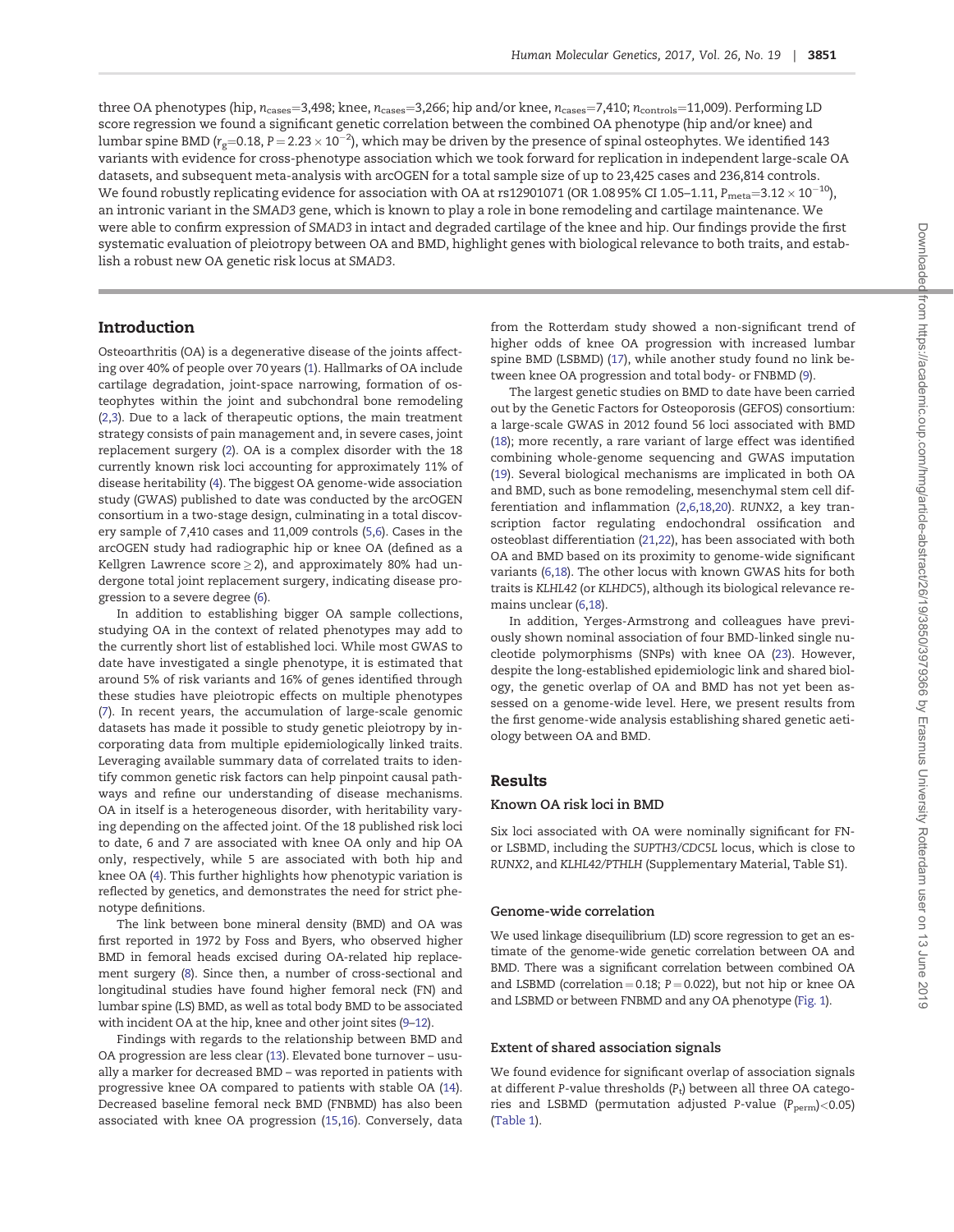<span id="page-2-0"></span>

Figure 1. Genetic correlation between osteoarthritis (OA) and bone mineral density (BMD) as estimated by LD score regression. Rectangles show the correlation estimate (middle horizontal line) and standard errors (upper and lower bounds) of each comparison. Rectangles are coloured according to the strength of correlation. Significant correlation estimates are marked by an asterisk. LSBMD = lumbar spine BMD; FNBMD = femoral neck BMD.

Table 1. SNP-based overlap analysis of OA and BMD. For each comparison, the total number of SNPs present in both datasets after LD-pruning is given, as well as the number of SNPs falling below each P-value threshold  $(P_t)$ .  $P_{\text{perm}} = \text{empirical overlap p-value obtained through permuta-}$ tion analysis

|                             | Combined OA  |                                |                 |                             | Hip OA                 |                             |                 |                                                                                                                    | Knee OA         |                                                           |                 |                                |
|-----------------------------|--------------|--------------------------------|-----------------|-----------------------------|------------------------|-----------------------------|-----------------|--------------------------------------------------------------------------------------------------------------------|-----------------|-----------------------------------------------------------|-----------------|--------------------------------|
|                             | <b>LSBMD</b> |                                | FNBMD<br>75,161 |                             | <b>LSBMD</b><br>74,999 |                             | FNBMD<br>75,147 |                                                                                                                    | LSBMD<br>75,125 |                                                           | FNBMD<br>75,270 |                                |
| Total number of SNPs 75,015 |              |                                |                 |                             |                        |                             |                 |                                                                                                                    |                 |                                                           |                 |                                |
| $P_{t}$                     | SNPs         | P_perm                         | <b>SNPs</b>     | P_perm                      |                        | SNPs P_perm                 |                 | SNPs P_perm                                                                                                        | SNPs            | P_perm                                                    | <b>SNPs</b>     | P_perm                         |
| 0.5                         |              |                                |                 |                             |                        |                             |                 | 28,940 $8.53 \times 10^{-2}$ 27,599 $2.74 \times 10^{-1}$ 28,563 $1.64 \times 10^{-1}$ 27065 $7.33 \times 10^{-1}$ |                 | 28,910 $7.95 \times 10^{-1}$ 27,534 $5.84 \times 10^{-2}$ |                 |                                |
| 0.1                         |              | 2,633 $7.92 \times 10^{-2}$    |                 | 2,119 $5.41 \times 10^{-1}$ |                        | 2,513 $1.46 \times 10^{-2}$ |                 | 2057 $1.74 \times 10^{-1}$                                                                                         |                 | 2,620 $3.67 \times 10^{-2}$                               |                 | 2,131 $2.33 \times 10^{-1}$    |
| 0.05                        |              | 931 $1.25 \times 10^{-2}$      |                 | 698 $2.35 \times 10^{-1}$   |                        | 868 $1.42 \times 10^{-2}$   |                 | 647 $2.47 \times 10^{-1}$                                                                                          |                 | 939 $8.98 \times 10^{-4}$                                 |                 | 700 $3.10 \times 10^{-2}$      |
| 0.04                        |              | 682 $2.41 \times 10^{-3}$      |                 | 486 $2.33 \times 10^{-1}$   |                        | 641 $6.48 \times 10^{-4}$   |                 | 434 $4.99 \times 10^{-1}$                                                                                          |                 | 680 $4.74 \times 10^{-4}$                                 |                 | 474 $1.27 \times 10^{-1}$      |
| 0.03                        |              | 451 $1.20 \times 10^{-3}$      |                 | 314 $6.57 \times 10^{-2}$   |                        | 416 $1.02 \times 10^{-3}$   |                 | 272 $4.20 \times 10^{-1}$                                                                                          |                 | 437 $2.87 \times 10^{-3}$                                 |                 | 291 $3.27 \times 10^{-1}$      |
| 0.02                        |              | 251 $1.95 \times 10^{-3}$      |                 | 160 $1.07 \times 10^{-1}$   |                        | 239 $6.10 \times 10^{-5}$   |                 | 150 $6.31 \times 10^{-2}$                                                                                          |                 | 244 $1.59 \times 10^{-3}$                                 |                 | 152 $3.03 \times 10^{-1}$      |
| 0.01                        |              | 87 $2.79 \times 10^{-2}$       |                 | 60 $5.84 \times 10^{-2}$    |                        | 87 $2.97 \times 10^{-4}$    |                 | 52 $4.94 \times 10^{-2}$                                                                                           |                 | 88 $3.01 \times 10^{-3}$                                  |                 | 53 $2.18 \times 10^{-1}$       |
| 0.005                       |              | 37 $6.89 \times 10^{-3}$       |                 | 24 $2.43 \times 10^{-2}$    |                        | 38 $3.04 \times 10^{-4}$    |                 | 26 $6.39 \times 10^{-4}$                                                                                           |                 | 29 $1.97 \times 10^{-1}$                                  |                 | $16 \quad 6.94 \times 10^{-1}$ |
| 0.001                       |              | $10 \cdot 3.90 \times 10^{-5}$ |                 | 3 $4.52 \times 10^{-2}$     |                        | 7 $1.68 \times 10^{-3}$     |                 | 1 1.00                                                                                                             |                 | 6 $1.12 \times 10^{-2}$                                   |                 | 4 $3.39 \times 10^{-2}$        |
| $5 \times 10^{-4}$          |              | 4 $6.81 \times 10^{-3}$        |                 | 0, 1.00                     |                        | 6 $5.70 \times 10^{-5}$     |                 | 1 $5.64 \times 10^{-2}$                                                                                            |                 | 4 $4.21 \times 10^{-3}$                                   |                 | 2 $7.12 \times 10^{-2}$        |

Analysis of the combined OA and LSBMD data resulted in significant overlap P-values at  $P_t=0.001$  and 0.005, as well as at less stringent  $P_t$ . Four SNPs overlap at  $P_t = 5 \times 10^{-4}$  (rs17158899, rs4536164, rs11826287 and rs630765), one of which (rs11826287) is genome-wide significantly associated with FNBMD (P  $= 3.61 \times 10^{-14}$ ) and maps to an intron in LRP5.

The highest overlap was observed between hip OA and LSBMD, with six SNPs overlapping at  $P_{\rm t}{=}\frac{5}{\times}10^{-4}$  ( $P_{\rm perm}{=}\frac{5.7\times10^{-5}}{.}$ Two of these SNPs are genome-wide significantly associated with BMD in GEFOS (rs1524928,  $P = 5.29 \times 10^{-9}$  and rs716255, P=2.07 $\times$ 10 $^{-11}$ ). A significant overlap was also observed for P<sub>t</sub> of 0.001, 0.005 and 0.01 in the hip OA-LSBMD comparison.

Compared to the hip OA and LSBMD analysis, overlap P-values for the knee OA and LSBMD comparison were at least one order of magnitude smaller. Four SNPs (rs7104420, rs9466056, rs881803 and rs4536164) overlapped at P $_{\rm t}$ =5 $\times$ 10 $^{-4}$  in this analysis (P $_{\rm perm}$ =4.21 $\times$ 10 $^{-3}$ ). Two of these, rs4536164 and rs9466056, fall within known BMD risk loci ([18\)](#page-7-0).

Overlap signal was much weaker for the OA and FNBMD comparisons, with only five  $P_t$  reaching statistical significance  $(P_t = 0.001$  for knee OA,  $P_t = 0.005$  and 0.01 for hip OA, and  $P_t = 0.001$ and  $P_t$  = 0.005 for combined OA). The SNP overlapping at  $P_t$  =5 $\times$ 10 $^{-4}$ for hip OA and FNBMD (rs1524928) was also among the six SNPs identified in the hip OA and LSBMD analysis. Two SNPs overlapped at this  $P_t$  for knee OA, one being rs9466056 and the other rs1283614, which maps to an intron of the BMD locus MEF2C [\(24\)](#page-7-0).

#### Evidence for colocalising regions

We employed a regional Bayesian colocalisation test that measures the posterior probabilities (PP) for each of four alternative hypotheses compared to one global null hypothesis (i.e. no associations in that region). We identified four independent genomic regions with a high posterior probability (PP) of harbouring one causal variant common to both traits analysed (PP for hypothesis  $3 \geq 0.9$ ) [\(Table 2\)](#page-3-0). The region containing the RPS6KA5 gene was identified by three comparisons (combined OA and LSBMD, hip OA and LSBMD, and hip OA and FNBMD). The most strongly associated SNPs in this region have genome-wide significant associations with increased BMD at both the LS and FN (rs1286147 and rs1286063,  $P < 5 \times 10^{-8}$ ) and nominally significant associations with increased risk of combined and hip OA (rs1286077, P < 0.05); the three SNPs are in perfect LD ( $r^2$ =1.00 for each pairwise combination).

Two further regions were identified in the hip OA and LSBMD analysis; one of these spans a known BMD locus close to the KCNMA1 gene, while the other does not contain genomewide significant variants for either OA or BMD.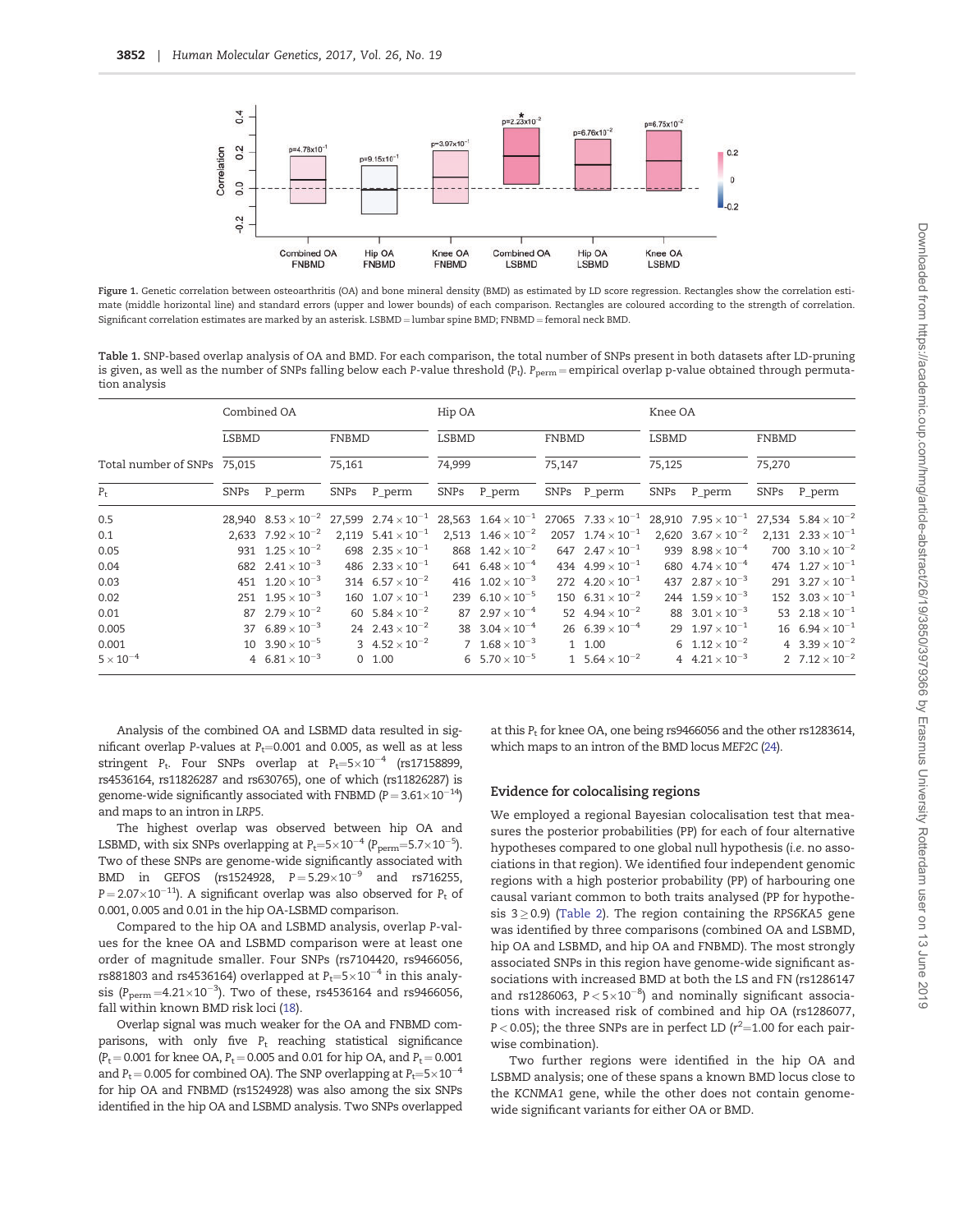<span id="page-3-0"></span>Table 2. Regions with strong evidence of pleiotropy. For each region the number of SNPs, start and stop position in basepairs (bp) and most strongly associated SNPs for OA and BMD are given. Chromosome coordinates are in hg19. Hypothesis 3=one causal variant; hypothesis  $4 =$  two distinct causal variants;  $PP =$  posterior probability

|              | Analysis             | <b>SNPs</b> | Chr              | Start (bp) | Stop (bp) | Top SNP BMD          | Top SNP OA | PP   |
|--------------|----------------------|-------------|------------------|------------|-----------|----------------------|------------|------|
| Hypothesis 3 | combinedOA and LSBMD | 817         | chr14            | 91297823   | 93129850  | rs1286147; rs1286063 | rs1286077  | 0.95 |
|              | hipOA and FNBMD      | 817         | chr14            | 91297823   | 93129850  | rs1286147            | rs1286077  | 0.98 |
|              | hipOA and LSBMD      | 817         | chr14            | 91297823   | 93129850  | rs1286147; rs1286063 | rs1286077  | 0.99 |
|              | hipOA and LSBMD      | 1242        | chr10            | 78708452   | 80875213  | rs7071206            | rs716255   | 0.92 |
|              | hipOA and LSBMD      | 531         | chr1             | 44974119   | 46897698  | rs7554123            | rs7545984  | 0.91 |
|              | kneeOA and FNBMD     | 1235        | chr <sub>6</sub> | 19208477   | 21677746  | rs9466056            | rs9466056  | 0.99 |
| Hypothesis 4 | hipOA and LSBMD      | 268         | chr4             | 696848     | 1415698   | rs3755955            | rs3755920  | 0.97 |
|              | kneeOA and LSBMD     | 382         | chr16            | 14464538   | 16152940  | rs4985155            | rs9935327  | 0.95 |
|              | kneeOA and LSBMD     | 1070        | chr <sub>6</sub> | 150255029  | 151910904 | rs4869742            | rs9384514  | 0.90 |

The region identified in the knee OA and FNBMD analysis contains one lead SNP for both traits, rs9466056, which is a known variant associated with high FN and LSBMD mapping to an intergenic region between CDKAL1 and SOX4.

We also identified three regions (Table 2) with a high PP of harbouring two distinct causal variants (PP for hypothesis  $4 \geq 0.9$ ). All three of these contain a known BMD locus, with the top SNPs for LSBMD mapping to introns of IDUA, CCDC170 and PDXDC1. The top SNPs for knee and hip OA are nominally associated ( $P < 0.05$ ) with these respective phenotypes in arcOGEN.

# Gene and pathway analysis

Of the individual genes significantly associated  $(Q < 0.05)$  with at least one OA or BMD phenotype, SUPTH3, COL11A1, and APCDD1 overlapped between OA and BMD (Supplementary Material, Table S2). All three include variants that were identified in the SNP-wise overlap analysis and taken forward for replication.

There were no pathways significantly associated with any OA phenotype in any of the analyses. One of the CP pathways was associated with FNBMD ("basal cell carcinoma",  $Q = 0.02$ ) when allowing a 20 kilobase (kb) window around genes. Using GO annotations, a total of 33 unique pathways were associated with either BMD phenotype using strict or lenient gene definitions (Supplementary Material, Tables S3–S5), including several with direct biological relevance, such as "regulation of ossification" or "osteoblast development".

#### Cross-phenotype meta-analysis

To search for potential novel associations not identified by single-trait GWAS, we performed a cross-phenotype meta-analysis between each pairwise combination of OA and BMD datasets. Using the CPASSOC method [\(25](#page-7-0)), we computed two statistics, S<sub>hom</sub> and S<sub>het</sub>, which assume homogeneous and heterogeneous effects across studies, respectively. The quantile– quantile and Manhattan plots of these analyses are shown in Supplementary Material, Figures S1–S4. We identified 13 independent associations not previously reported for BMD or OA, which we followed up in the UK Biobank combined OA dataset (Supplementary Material, Table S10). One SNP, rs11164649, was nominally significant ( $P < 0.05$ ). This SNP lies in an intron of the COL11A1 gene and is in strong LD  $(r^2=0.92)$  with a variant (rs1903787) identified in the SNP-wise overlap analysis which was taken forward for replication.

#### Replication and meta-analysis for OA

We meta-analysed 143 SNPs identified in the colocalisation and/or P-value based overlap analysis in arcOGEN, UK Biobank and deCODE (Supplementary Material, Table S6). None of the SNPs taken forward are genome-wide significantly associated with arcOGEN. We found a significant excess of independent SNPs with the same direction of effect in all three meta-analysis cohorts among variants with  $P_{\text{meta}} < 0.05$  (binomial sign test  $P = 7.75 \times 10^{-11}$ ), as well as all independent SNPs included in the meta-analysis (binomial sign test  $P = 0.03$ ).

Variants within several genes linked to bone, cartilage and extracellular matrix biology, including APCDD1, SUPTH3, COL11A1, NOTCH4, SEMA3A, LGR4, PTCH1 and RPS6KA5, were associated at P<sub>meta</sub><0.05 (Supplementary Material, Table S6).

Two variants reached genome-wide significance in the meta-analysis across arcOGEN, deCODE and UK Biobank: rs12901071 (OR 1.0895% CI 1.05–1.11,  $P_{\rm meta}{=}3.12{\times}10^{-10})$  and rs10518707 (OR 1.07, 96% CI 1.03–1.09,  $P_{\rm meta} = 2.15 \times 10^{-8}$ ). Both are intronic variants in the SMAD3 gene  $(r^2=0.645)$  and were identified in the SNP-wise overlap analysis of combined OA vs. LSBMD and hip OA vs. LSBMD, respectively.

Both new genome-wide significant SNPs for OA were imputed in the arcOGEN data (imputation info score > 0.95) and are nominally associated with combined OA (Supplementary Material, Table S6; Fig. S2). They are also nominally associated with increased LSBMD in GEFOS (rs12901071,  $P = 1.58 \times 10^{-3}$  and  $rs10518707$ ,  $P = 3.47 \times 10^{-5}$ ) [\(Fig. 2](#page-4-0)), but not FNBMD (rs12901071,  $P = 3.72 \times 10^{-1}$  and rs10518707,  $P = 2.46 \times 10^{-1}$ ). SMAD3 is associated ( $P < 0.05$ ) with LS and FNBMD, hip and combined OA in the gene analysis (Supplementary Material, Table S7), although this association only holds for LSBMD after using false discovery rate (FDR) correction ( $Q = 6.92 \times 10^{-6}$ ).

In the colocalisation analysis, the region in which both top SNPs reside (chr15:67,095,629-69,017,421) has a PP of containing a single pleiotropic variant associated with hip OA and LSBMD (hypothesis 3) of 0.88.

#### Functional follow-up of SMAD3

Using RNA sequencing data, we confirmed the expression of SMAD3 in low-grade degenerate articular cartilage of 12 knee and 9 hip OA patients undergoing total joint replacement [\(26\)](#page-7-0) (Supplementary Material, Fig. S5). SMAD3 is among the 30% most expressed genes in the knee articular cartilage samples, and among the 15% most expressed genes in the hip articular cartilage samples.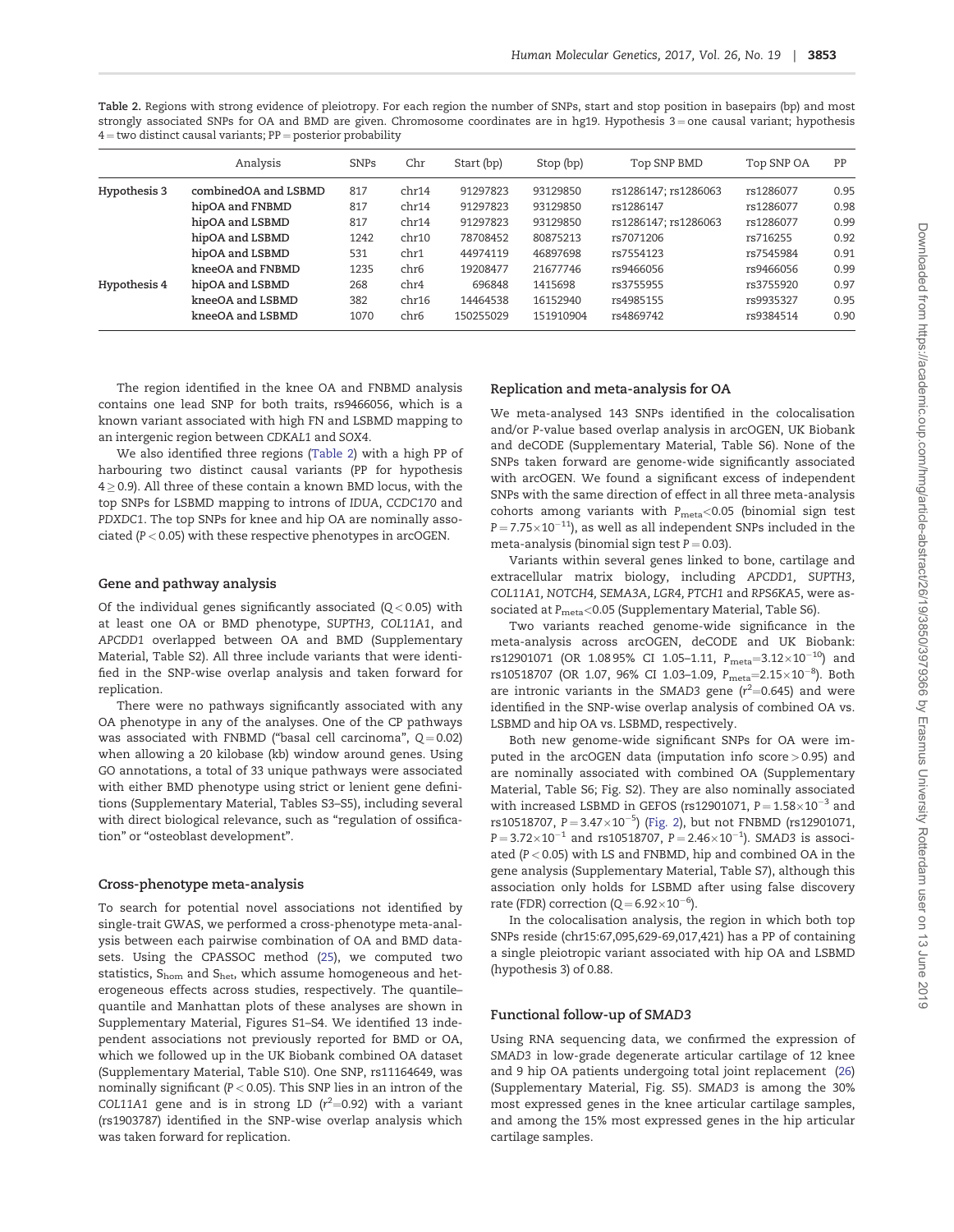<span id="page-4-0"></span>

Figure 2. Regional association plot of SMAD3. The -log(p-values) of SNPs in the arcOGEN combined osteoarthritis (OA) data (top) and GEFOS lumbar spine bone mineral density (LSBMD) data (bottom) are plotted against their chromosomal position. The meta-analysis p-value of rs12901071 is plotted as a golden diamond. Protein coding genes are represented by green bars.

# Discussion

The analysis of shared genetic aetiology across epidemiologically linked traits can enhance power to identify disease variants and shed light into the biological mechanisms underpinning these associations. We conducted the first genomewide overlap analysis of BMD and OA using summary statistics from the two largest GWAS of these two traits.

We identified 143 variants with evidence for association with OA and BMD. Many of these reside in or near biologically relevant genes, two of which (KLHL42/KLHDC5 and SUPT3H/ RUNX2) are established loci for both traits [\(6](#page-6-0)[,18\)](#page-7-0). Variants in three loci (SUPTH3, APCDD1, and COL11A1) were also significantly associated with at least one OA and BMD phenotype in the gene analysis. APCDD1 is an inhibitor of WNT signaling [\(27\)](#page-7-0), which is implicated in both OA and BMD. COL11A1 encodes collagen type 11, an important component of cartilage and bone, and has been associated with OA in a candidate gene metaanalysis ([28](#page-7-0)). Other examples include the LGR4 gene, in which a rare variant in the Icelandic population has been associated with low BMD and osteoporotic fractures ([29\)](#page-7-0); and SEMA3A, which affects bone remodeling in rats [\(30](#page-7-0)).

We identified novel genome-wide significant associations at two intronic SNPs in SMAD3, and confirm expression of this gene in primary chondrocytes from articular cartilage of OA patients undergoing total joint replacement surgery. Activated SMAD3 acts downstream of TGF-b, repressing osteoblast differentiation and the production of bone matrix [\(31,32](#page-7-0)). It also represses the cartilage-degrading enzyme matrix metalloproteinase 13 in chondrocytes ([32](#page-7-0)). Missense mutations in a conserved protein domain of SMAD3 have been linked to aneurysm-osteoarthritis syndrome, a congenital disorder characterised by arterial aneurysms, heart abnormalities and early-onset OA [\(33](#page-7-0)).

Due to its role in bone and cartilage biology, SMAD3 has been previously assessed in a candidate gene study of hip and knee OA ([34\)](#page-7-0). Despite their small sample size (number of cases < 400), the investigators found nominal associations  $(P < 0.05)$  for both OA phenotypes in their discovery, which were further

strengthened in a meta-analysis (hip OA  $P = 4 \times 10^{-4}$ ; knee OA  $P = 7.5 \times 10^{-6}$ ). Notably, their top signal (rs12901499) maps to the same locus as our lead SNP  $(r^2=0.645)$ .

More recently, two studies have shown SMAD3 expression to be correlated with the genotype at a 3'UTR SNP [\(35\)](#page-7-0), and to be significantly higher in cartilage from OA patients compared to healthy controls ([36](#page-7-0)). The authors postulate that this could be a compensatory mechanism to counteract existing cartilage damage, or that SMAD3 expression levels outside a narrow range have detrimental effects.

We observed a stronger overlap between LSBMD and OA. The fact that only the correlation between combined OA and LSBMD was significant could be due to the bigger sample size in this OA dataset compared to the hip or knee OA data. While the FN- and LSBMD datasets are very similar in size, the knee OA and hip OA datasets each contain approximately half the number of cases compared to the combined OA dataset. This difference in power might at least partly explain why the genetic correlation estimates for joint-specific OA and LSBMD did not achieve statistical significance. Epidemiological data from the Chingford study have shown increased baseline BMD to be associated with incident radiographic knee OA, with the mean increase in LSBMD being approximately twice as high as the increase in FNBMD [\(10](#page-6-0)[,15\)](#page-7-0). Incident knee OA was also linked to higher baseline LSBMD, but not FNBMD, in the Baltimore Longitudinal Study of Ageing [\(37\)](#page-7-0). The reasons for this differential association of FN- and LSBMD with OA remain unclear. One possible explanation could be the comorbidity of knee and spinal OA, characterised by spinal osteophytes, which could lead to increased LSBMD measurements. However, in one study, adjustment for the presence of osteophytes at the lumbar spine did not change the strength of association between OA and LSBMD ([10\)](#page-6-0). Damage to the spine accumulates over time and can lead to changes such as breakdown of the invertebral discs, scoliosis and osteochondrosis. This process is also referred to as degenerative disc disease (DDD). Although the association between DDD and LSBMD remains inconclusive [\(38](#page-7-0)[–41](#page-8-0)), it is known that the presence of degenerative features can increase LSBMD measurements obtained via dual X-ray absorptiometry [\(42\)](#page-8-0). While this may have contributed to the observed association between LSBMD and OA, we found genetic correlations of a similar magnitude between OA and skull, as well as total body BMD measurements in a paediatric cohort [\(43\)](#page-8-0) (Supplementary Material, Table S11; Supplementary Methods). As DDD and related features such as osteophytes are unlikely to be present in young individuals, these results suggest that the correlation between OA and LSBMD is not purely artefactual.

Our analyses showed a greater degree of overlap between hip OA and both BMD measurements than between knee OA and BMD. Hip OA is estimated to have a higher heritability than knee OA ([44\)](#page-8-0), with environmental risk factors such as physical activity and BMI more strongly associated with the latter ([45](#page-8-0)).

The analyses outlined here present the first comprehensive evaluation of genetic overlap between BMD and radiographic OA. Our results lend further support to the hypothesis of common genetic factors underlying these two traits, and establish SMAD3 as a genome-wide significant risk locus for OA with a potential pleiotropic effect on BMD.

Our work exemplifies the potential to uncover new disease risk loci by combining data of epidemiologically linked traits. Recent efforts in the development of statistical methods to detect pleiotropy, as well as the establishment of cross-disorder working groups ([46\)](#page-8-0) and of biobank collections [\(47](#page-8-0)), have made it possible to systematically assess pleiotropy in human disease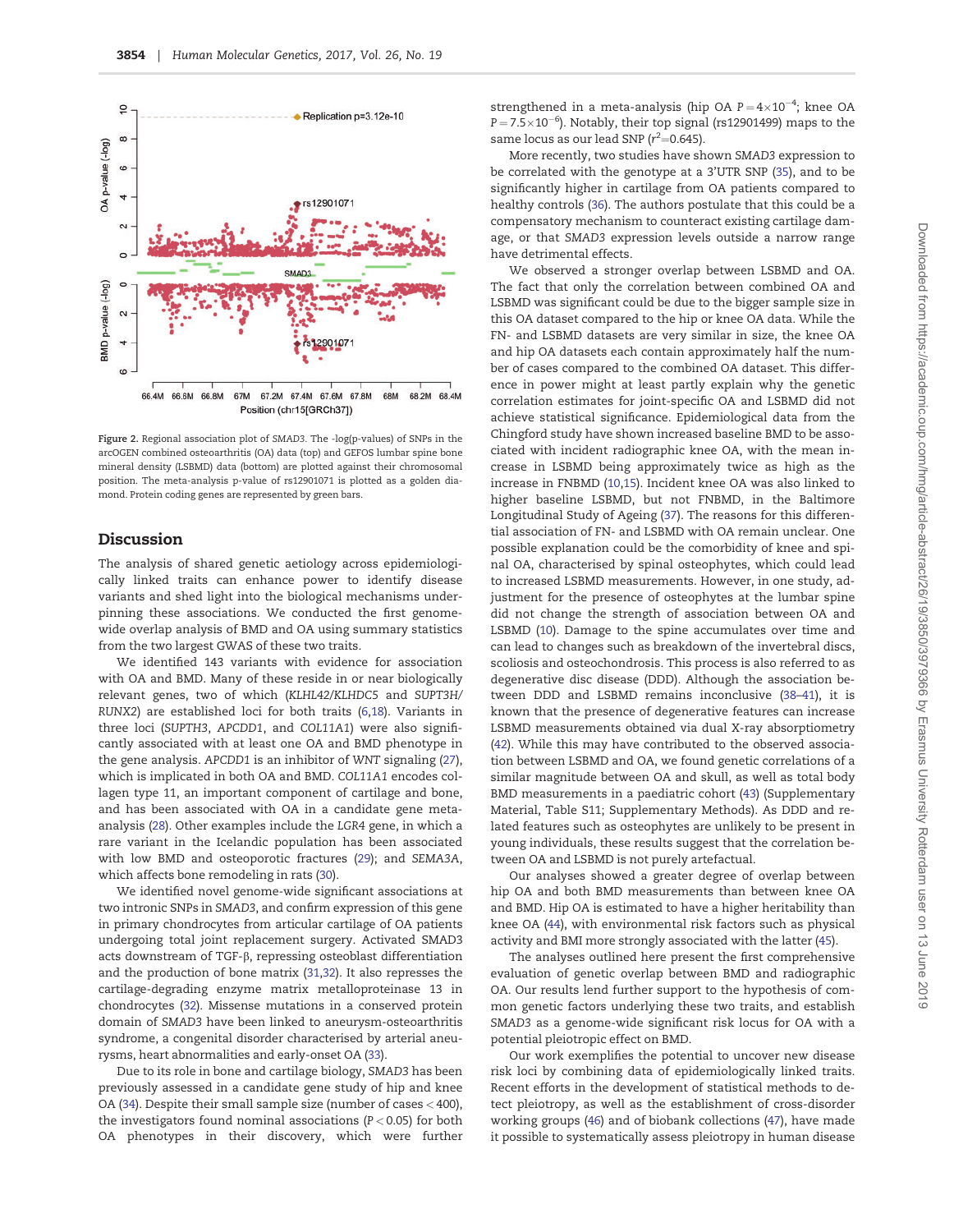genetics. Methods combining univariate summary statistics of different traits – such as the colocalisation analysis employed here [\(48\)](#page-8-0) – often do not require a locus to be genome-wide significantly associated with any of the individual studies to detect a cross-phenotype association. Hence, they can increase power to identify associated variants or regions without the need to collect larger sample sizes ([49](#page-8-0)).

There is a stark difference in sample size and, consequently, statistical power between the arcOGEN and GEFOS GWAS datasets. Larger datasets where phenotype information for both OA and BMD is available in the same individuals will be necessary to further disentangle the extent of shared genetics between them. Pinpointing the common biological pathways of these two complex traits will provide insight into the underlying mechanisms of OA, facilitating the identification of novel targets or drug repurposing opportunities for its treatment.

#### Materials and Methods

#### Datasets

All analyses outlined here were conducted using summary association statistics from the arcOGEN [\(6\)](#page-6-0) and GEFOS consortia [\(18\)](#page-7-0). The arcOGEN data comprised three OA phenotypes: knee OA, hip OA, and knee and/or hip OA (combined OA). A detailed description of the contributing studies and phenotype definitions can be found in ([18](#page-7-0)). Briefly, OA case status was determined radiographically as a Kellgren-Lawrence grade score  $\geq$  2. Most cases included in arcOGEN had progressed to a severe disease endpoint, as evident from the fact that 80% had undergone total joint replacement surgery.

For the P-value-based overlap analysis as well as the gene and pathway analysis, we excluded samples from London-based cohorts (TwinsUK and Chingford Study) from the arcOGEN datasets to avoid overlap with GEFOS. After exclusion of 714 samples, we carried out genome-wide association analyses on the arcOGEN dataset for each of the three phenotype groups using the "–method score" option in SNPTEST v2.5 [\(50\)](#page-8-0). The full arcOGEN dataset was used for all other analyses described.

The BMD data consisted of meta-analysis summary statistics for FN and LSBMD ([18](#page-7-0)).

For replication, we used summary statistics from two OA GWAS: the UK Biobank [\(47\)](#page-8-0) and the deCODE study. Details on case definitions in UK Biobank and deCODE can be found in the Supplementary Methods.

Sample sizes for each dataset are outlined in Supplementary Material, Table S8.

#### Genome-wide correlation

We performed LD score regression analysis ([51\)](#page-8-0) on each pairwise combination between the BMD and OA datasets, using precomputed LD scores based on the European sample of the 1000 Genomes Project [\(52\)](#page-8-0). We accounted for sample overlap between each pair of datasets through tetrachoric correlation of the Z-scores of SNPs present in both studies.

### Assessment of shared association signals

For each pairwise combination between the two BMD and three OA phenotypes we assessed the extent of shared signals at different p-value cutoffs, following the approach described by Elliott and colleagues ([53\)](#page-8-0). Briefly, we filtered both datasets to a common set of SNPs on which p-value-informed LD pruning was performed. To this end, SNPs were sorted based on their association with OA, and, starting with the lowest p-value, any SNP in LD with the index SNP ( $r^2$ >0.05) was removed. The next SNP was then considered, and so on.

The extent of shared association signals between OA and BMD was assessed by counting the number of overlapping variants above and below ten different p-value thresholds ( $P_t$ : 0.5, 0.1, 0.05, 0.04, 0.03, 0.02, 0.01, 0.005, 0.001,  $5 \times 10^{-5}$ ). To test for significance of overlap, a chi-squared test on the resulting  $2{\times}2$ contingency tables was performed at each P<sub>t</sub>.

Empirical overlap p-values were obtained by repeating the chi-squared test after randomly permuting the GEFOS p-values. This was done 1,000,000 times to obtain a null distribution of overlap p-values against which the original overlap p-value could be compared.

#### Colocalisation analysis

We employed a Bayesian colocalisation method to search for genomic regions harbouring cross-phenotype associations between OA and BMD [\(48](#page-8-0)). Briefly, the algorithm uses Z-scores and standard errors from two association studies to generate posterior probabilities for each of five hypotheses:

- H0: the region contains no variants associated with trait 1 or trait 2
- $H_1$ : the region contains one variant associated with trait 1
- $H<sub>2</sub>$ : the region contains one variant associated with trait 2
- H<sub>3</sub>: the region contains one variant associated with both trait 1 and trait 2
- H4: the region contains one variant associated with trait 1 and a second variant associated with trait 2

Genomic regions were defined according to approximately independent LD-blocks [\(54](#page-8-0)). Analogous to LD score regression, we used the tetrachoric correlation of the Z-scores of SNPs present in datasets as an estimate of sample overlap.

#### Gene and pathway analysis

Gene- and pathway analyses were performed on each OA and BMD dataset using MAGMA [\(55\)](#page-8-0). First, SNPs are assigned to genes, which are tested for their association with the phenotype. Results from this step are then combined into pathwaybased association statistics.

For the gene analysis, we grouped variants into genes using SNP locations from dbSNP version 135 and NCBI 37.3 gene definitions. We performed this step twice, once annotating SNPs to a gene only if they fell within the gene's transcription start and stop site, and once including SNPs that fell within a 20 kilobase window of the gene.

We ran two separate pathway analyses, one using the Molecular Signatures Database canonical pathways collection [\(56\)](#page-8-0), comprising 1,329 manually curated gene-sets from nine databases (Supplementary Material, Table S9), and one using 6,166 gene-sets from the Gene Ontology pathway database ([57\)](#page-8-0).

Significance was defined using a 5% FDR equivalent to a Qvalue of 0.05 for both the gene and pathway analyses [\(58\)](#page-8-0).

#### Cross-phenotype meta-analysis

We used a multi-trait extension to meta-analysis to search for novel associations in each pairwise combination of arcOGEN and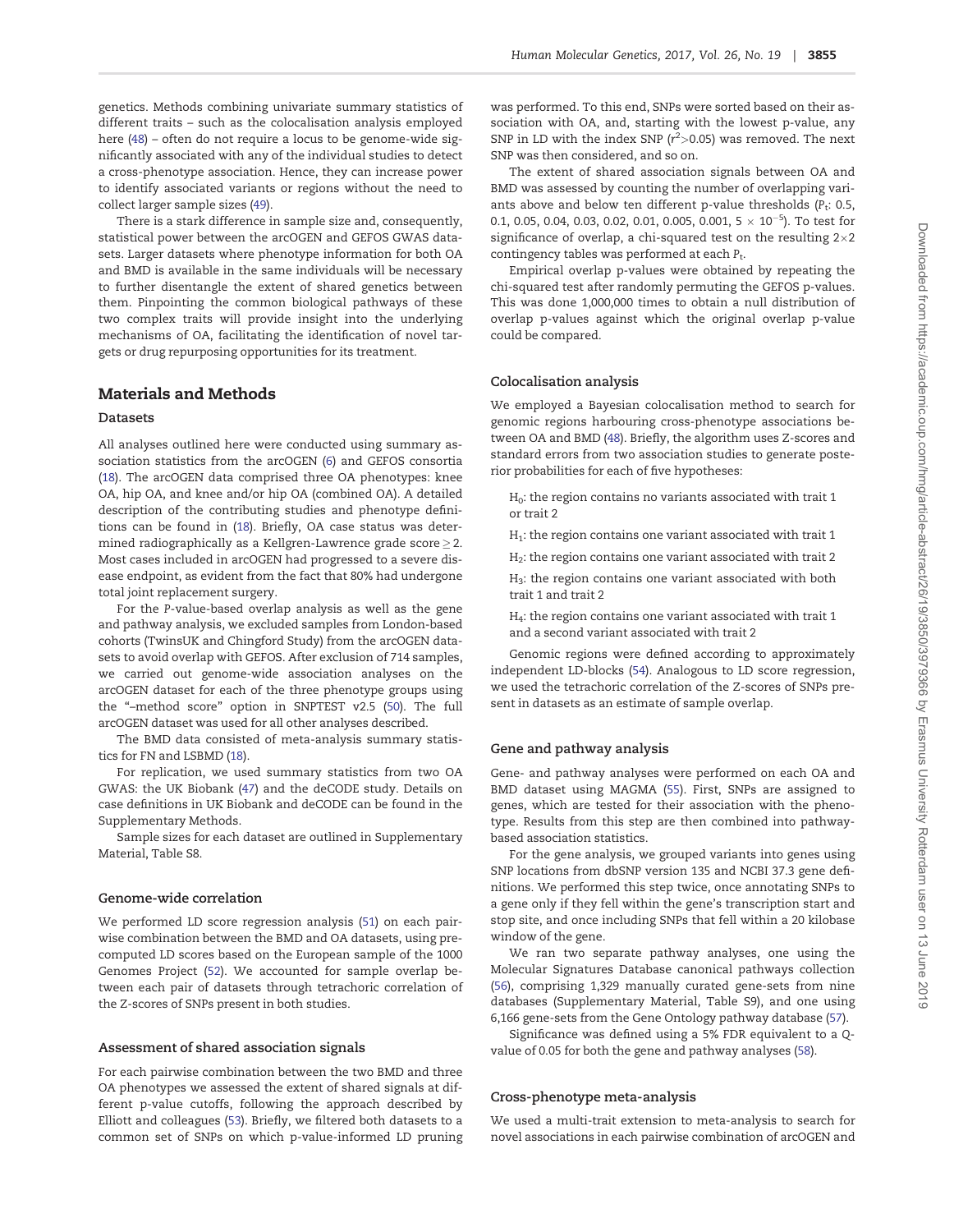<span id="page-6-0"></span>GEFOS datasets [\(25\)](#page-7-0). The method, CPASSOC, requires only summary statistics and generates two test statistics: the first, Shom, assumes homogeneous effects across studies and is equivalent to performing an inverse variance weighted meta-analysis if no sample overlap between the studies exists. The second,  $S<sub>het</sub>$ , is more powerful if effects are heterogeneous between studies. Both statistics require the specification of a correlation matrix between the included studies. To calculate this, we followed the approach by Park et al. ([59\)](#page-8-0), using all independent SNPs ( $r^2$   $<$  0.2) present in both the OA and BMD dataset that were not associated with either trait  $(-1.96 > Z \text{ score} < 1.96)$ , and taking the Pearson's correlation of their Z-scores ([25\)](#page-7-0).

We performed an in-silico lookup in the UK Biobank hip and/ or knee OA data of top SNPs with  $P < 5 \times 10^{-8}$  in any of the CPASSOC analyses that did not fall into known OA or BMD loci.

#### Replication and meta-analysis for OA

We took forward a total of 143 SNPs for in silico replication. This set comprises the two most strongly associated variants (one for each trait) in each region from the Bayesian colocalisation test, as well as all variants overlapping at  $P_t$ =0.005 in the SNP-based overlap analyses. We used the METAL ([60](#page-8-0)) software package to perform inverse variance weighted meta-analysis of these SNPs in relation to hip and/or knee OA using summary statistics from the arcOGEN combined OA dataset (including London samples), the UK Biobank ([47](#page-8-0)) and the deCODE [\(61](#page-8-0)) study.

#### Functional follow-up of SMAD3

Samples were obtained and processed as in Ref. [25](#page-7-0). Briefly, articular cartilage was obtained from 12 patients undergoing total joint replacement for knee OA, and 9 patients for hip OA. Cartilage was graded using the OARSI cartilage classification system [\(62,63](#page-8-0)).

# Supplementary Material

Supplementary Material is available at HMG online.

# Acknowledgements

This study utilised genotype data from arcOGEN ([http://www.](http://www.arcogen.org.uk/) [arcogen.org.uk/\)](http://www.arcogen.org.uk/) funded by a special purpose grant from Arthritis Research UK (grant 18030).

The population controls in arcOGEN were from the 1958 British Birth Cohort collection funded by the Medical Research Council (grant G0000934) and The Wellcome Trust (grant 068545) and from the UK Blood Services Collection of Common Controls funded by The Wellcome Trust. This research utilizes resources provided by the Type 1 Diabetes Genetics Consortium, a collaborative clinical study sponsored by the National Institute of Diabetes and Digestive and Kidney Diseases (NIDDK), National Institute of Allergy and Infectious Diseases (NIAID), National Human Genome Research Institute (NHGRI), National Institute of Child Health and Human Development (NICHD), and Juvenile Diabetes Research Foundation International (JDRF) and supported by U01 DK062418. F.R. and K.T. received funding from the Netherlands Organization for Health Research and Development (ZonMw VIDI 460 016.136.367). K.T. received funding from the mobility stimuli plan of the European Union 461 Erasmus Mundus Action 2: ERAWEB programme.

R.A.B received funding from the National Institute for Health Research (Cambridge Biomedical Research Centre).

This study makes use of data generated by the Wellcome Trust Case-Control Consortium (the 1958 British Birth Cohort collection and the UK Blood Services Collection). A full list of the investigators who contributed to the generation of the data is available from [www.wtccc.org.uk.](www.wtccc.org.uk)

We would like to acknowledge the Cambridge Biomedical Research Center Human Research Tissue Bank for storing the hip gene expression and methylation replication samples.

This research has been conducted using the UK Biobank Resource under Application Number 9979.

Conflict of Interest statement. U.S., U.T. and K.S. are employed by deCODE Genetics/Amgen. All other authors declare no competing interests.

# Funding

This work was funded by the Wellcome Trust (WT098051). Funding to pay the Open Access publication charges for this article was provided by the Wellcome Trust.

#### References

- 1. Zhang, Y. and Jordan, J.M. (2010) Epidemiology of osteoarthritis. Clin. Geriatr. Med., 26, 355–369.
- 2. Glyn-Jones, S., Palmer, A.J.R., Agricola, R., Price, A.J., Vincent, T.L., Weinans, H. and Carr, A.J. (2015) Osteoarthritis. Lancet, 386, 376–387.
- 3. Hochberg, M.C., Yerges-Armstrong, L., Yau, M. and Mitchell, B.D. (2013) Genetic epidemiology of osteoarthritis: recent developments and future directions. Curr. Opin. Rheumatol., 25, 192–197.
- 4. Zengini, E., Finan, C. and Wilkinson, J.M. (2016) The genetic epidemiological landscape of hip and knee osteoarthritis: Where are we now and where are we going?. J. Rheumatol., 43, 260–266.
- 5. Panoutsopoulou, K., Southam, L., Elliott, K.S., Wrayner, N., Zhai, G., Beazley, C., Thorleifsson, G., Arden, N.K., Carr, A., Chapman, K. et al. (2011) Insights into the genetic architecture of osteoarthritis from stage 1 of the arcOGEN study. Ann. Rheum. Dis., 70, 864–867.
- 6. Zeggini, E., Panoutsopoulou, K., Southam, L., Rayner, N.W., Day-Williams, A.G., Lopes, M.C., Boraska, V., Esko, T., Evangelou, E., Hofman, A. et al. (2012) Identification of new susceptibility loci for osteoarthritis (arcOGEN): A genome-wide association study. Lancet, 380, 815–823.
- 7. Sivakumaran, S., Agakov, F., Theodoratou, E., Prendergast, J.G., Zgaga, L., Manolio, T., Rudan, I., McKeigue, P., Wilson, J.F. and Campbell, H. (2011) Abundant pleiotropy in human complex diseases and traits. Am. J. Hum. Genet., 89, 607–618.
- 8. Foss, M.V. and Byers, P.D. (1972) Bone density, osteoarthrosis of the hip, and fracture of the upper end of the femur. Ann. Rheum. Dis., 31, 259–264.
- 9. Nevitt, M.C., Zhang, Y., Javaid, M.K., Neogi, T., Curtis, J.R., Niu, J., McCulloch, C.E., Segal, N.A. and Felson, D.T. (2010) High systemic bone mineral density increases the risk of incident knee OA and joint space narrowing, but not radiographic progression of existing knee OA: the MOST study. Ann. Rheum. Dis., 69, 163–168.
- 10. Hart, D.J., Mootoosamy, I., Doyle, D.V. and Spector, T.D. (1994) The relationship between osteoarthritis and osteoporosis in the general population: the Chingford Study. Ann. Rheum. Dis., 53, 158–162.
- 11. Hannan, M.T., Anderson, J.J., Zhang, Y., Levy, D. and Felson, D.T. (1993) Bone mineral density and knee osteoarthritis in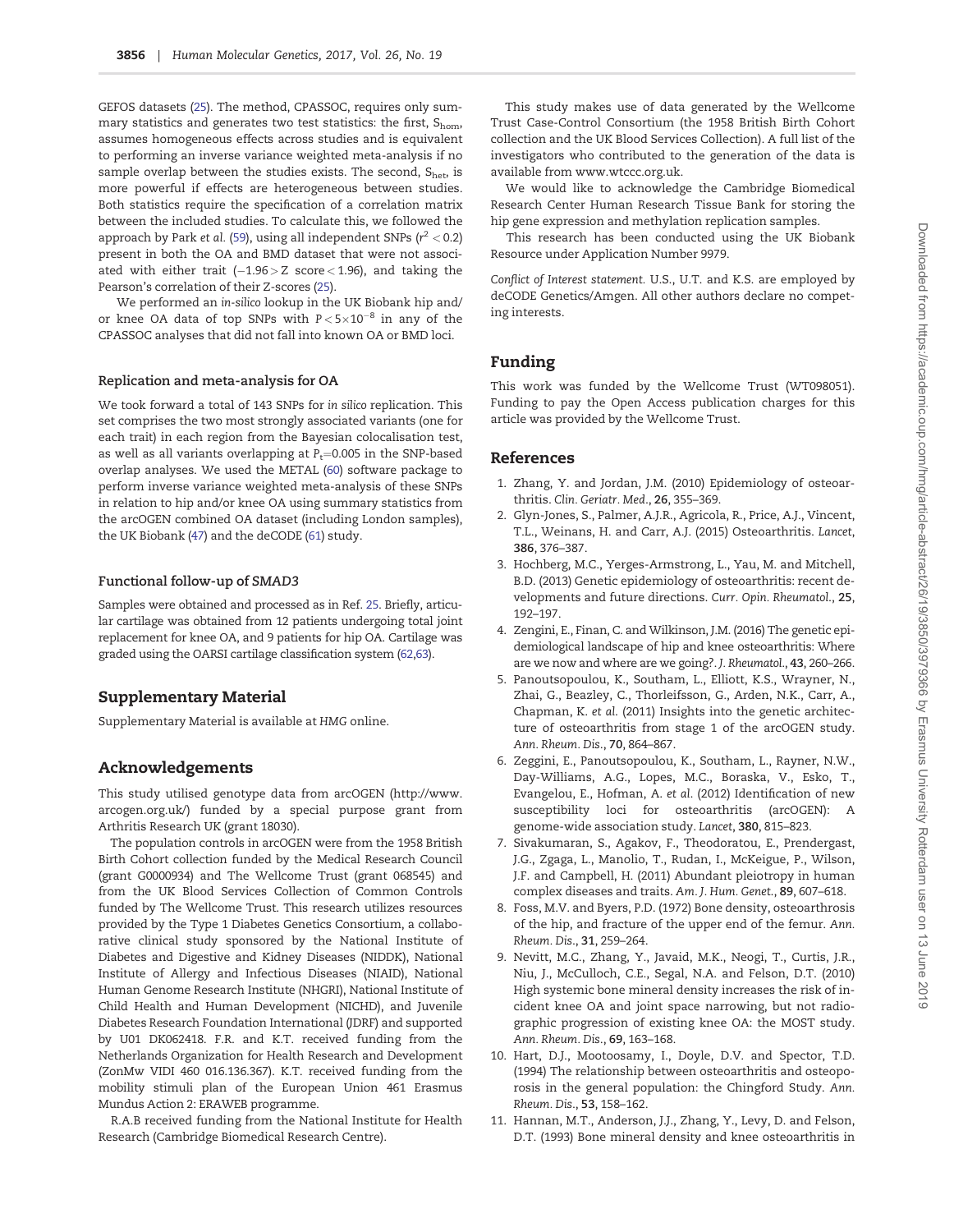<span id="page-7-0"></span>elderly men and women. the framingham study. Arthritis Rheum., 36, 1671–1680.

- 12. Hardcastle, S. a., Dieppe, P., Gregson, C.L., Smith, G.D. and Tobias, J.H. (2015) Osteoarthritis and bone mineral density: are strong bones bad for joints?. Bonekey Rep., 4, 1–8.
- 13. Hardcastle, S. a., Dieppe, P., Gregson, C.L., Arden, N.K., Spector, T.D., Hart, D.J., Edwards, M.H., Dennison, E.M., Cooper, C., Sayers, A. et al. (2015) Individuals with high bone mass have an increased prevalence of radiographic knee osteoarthritis. Bone, 71, 171–179.
- 14. Bettica, P., Cline, G., Hart, D.J., Meyer, J. and Spector, T.D. (2002) Evidence for increased bone resorption in patients with progressive knee osteoarthritis: Longitudinal results from the Chingford study. Arthritis Rheum., 46, 3178–3184.
- 15. Hart, D.J., Cronin, C. and Daniels, M. (2002) The relationship of bone density and fracture to incedent and progressive radiographic osteoarthritis of the knee. Arthritis Rheum., 46, 92–99.
- 16. Zhang, Y., Hannan, M.T., Chaisson, C.E., McAlindon, T.E., Evans, S.R., Aliabadi, P., Levy, D. and Felson, D.T. (2000) Bone mineral density and risk of incident and progressive radiographic knee osteoarthritis in women: the Framingham Study. J. Rheumatol., 27, 1032–1037.
- 17. Bergink, A.P., Uitterlinden, A.G., Van Leeuwen, J.P.T.M., Hofman, A., Verhaar, J.A.N. and Pols, H.A.P. (2005) Bone mineral density and vertebral fracture history are associated with incident and progressive radiographic knee osteoarthritis in elderly men and women: the Rotterdam Study. Bone, 37, 446–456.
- 18. Estrada, K., Styrkarsdottir, U., Evangelou, E., Hsu, Y.H., Duncan, E.L., Ntzani, E.E., Oei, L., Albagha, O.M.E., Amin, N., Kemp, J.P. et al. (2012) Genome-wide meta-analysis identifies 56 bone mineral density loci and reveals 14 loci associated with risk of fracture. Nat. Genet., 44, 494–501.
- 19. Zheng, H., Forgetta, V., Hsu, Y., Estrada, K., Rosello-Diez, A., Leo, P.J., Dahia, C.L., Park-Min, K.H., Tobias, J.H., Kooperberg, C. et al. (2015) Whole-genome sequencing identifies EN1 as a determinant of bone density and fracture. Nature, 526, 112–117.
- 20. Geusens, P.P. and van den Bergh, J.P. (2016) Osteoporosis and osteoarthritis: shared mechanisms and epidemiology. Curr. Opin. Rheumatol., 28, 97–103.
- 21. Balooch, G., Balooch, M., Nalla, R.K., Schilling, S., Filvaroff, E.H., Marshall, G.W., Marshall, S.J., Ritchie, R.O., Derynck, R. and Alliston, T. (2005) TGF-beta regulates the mechanical properties and composition of bone matrix. Proc. Natl. Acad. Sci. U. S. A, 102, 18813–18818.
- 22. Panoutsopoulou, K. and Zeggini, E. (2013) Advances in osteoarthritis genetics. J. Med. Genet., 50, 715–724.
- 23. Yerges-Armstrong, L.M., Yau, M.S., Liu, Y., Krishnan, S., Renner, J.B., Eaton, C.B., Kwoh, C.K., Nevitt, M.C., Duggan, D.J., Mitchell, B.D. et al. (2014) Association analysis of BMD-associated SNPs with knee osteoarthritis. J. Bone Miner. Res., 29, 1373–1379.
- 24. Rivadeneira, F., Styrkársdottir, U., Estrada, K., Halldórsson, B.V., Hsu, Y.-H., Richards, J.B., Zillikens, M.C., Kavvoura, F.K., Amin, N., Aulchenko, Y.S. et al. (2009) Twenty bone-mineral-density loci identified by large-scale meta-analysis of genome-wide association studies. Nat. Genet., 41, 1199–1206.
- 25. Zhu, X., Feng, T., Tayo, B.O., Liang, J., Young, J.H., Franceschini, N., Smith, J. a., Yanek, L.R., Sun, Y.V., Edwards, T.L. et al. (2015) Meta-analysis of correlated traits via summary statistics from GWASs with an application in hypertension. Am. J. Hum. Genet., 96, 21–36.
- 26. Steinberg, J., Ritchie, G.R.S., Roumeliotis, T.I., Jayasuriya, R.L., Brooks, R.A., Binch, A.L.A., Shah, K.M., Coyle, R., Pardo, M., Le Maitre, C.L. et al. (2016) Integrative epigenomics, transcriptomics and proteomics of patient chondrocytes reveal genes and pathways involved in osteoarthritis. bioRxiv, <https://doi.org/10.1101/038067>.
- 27. Shimomura, Y., Agalliu, D., Vonica, A., Luria, V., Wajid, M., Baumer, A., Belli, S., Petukhova, L., Schinzel, A., Brivanlou, A.H. et al. (2010) APCDD1 is a novel Wnt inhibitor mutated in hereditary hypotrichosis simplex. Nature, 464, 1043–1047.
- 28. Rodriguez-Fontenla, C., Calaza, M., Evangelou, E., Valdes, A.M., Arden, N., Blanco, F.J., Carr, A., Chapman, K., Deloukas, P., Doherty, M. et al. (2014) Assessment of osteoarthritis candidate genes in a meta-analysis of nine genome-wide association studies. Arthritis Rheumatol., 66, 940–949.
- 29. Styrkarsdottir, U., Thorleifsson, G., Sulem, P., Gudbjartsson, D.F., Sigurdsson, A., Jonasdottir, A., Jonasdottir, A., Oddsson, A., Helgason, A., Magnusson, O.T. et al. (2013) Nonsense mutation in the LGR4 gene is associated with several human diseases and other traits. Nature, 497, 517–520.
- 30. Fukuda, T., Takeda, S., Xu, R., Ochi, H., Sunamura, S., Sato, T., Shibata, S., Yoshida, Y., Gu, Z., Kimura, A. et al. (2013) Sema3A regulates bone-mass accrual through sensory innervations. Nature, 497, 490–493.
- 31. Alliston, T., Choy, L., Ducy, P., Karsenty, G., Derynck, R., Akiyoshi, S., Inoue, H., Hanai, J., Kusanagi, K., Nemoto, N. et al. (2001) TGF-beta-induced repression of CBFA1 by Smad3 decreases cbfa1 and osteocalcin expression and inhibits osteoblast differentiation. embo J., 20, 2254–2272.
- 32. Chen, C.G., Thuillier, D., Chin, E.N. and Alliston, T. (2012) Chondrocyte-intrinsic Smad3 represses Runx2-inducible matrix metalloproteinase 13 expression to maintain articular cartilage and prevent osteoarthritis. Arthritis Rheum., 64, 3278–3289.
- 33. van de Laar, I.M.B.H., Oldenburg, R.A., Pals, G., Roos-Hesselink, J.W., de Graaf, B.M., Verhagen, J.M.A., Hoedemaekers, Y.M., Willemsen, R., Severijnen, L.-A., Venselaar, H. et al. (2011) Mutations in SMAD3 cause a syndromic form of aortic aneurysms and dissections with early-onset osteoarthritis. Nat. Genet., 43, 121–126.
- 34. Valdes, A.M., Spector, T.D., Tamm, A., Kisand, K., Doherty, S.A., Dennison, E.M., Mangino, M., Tamm, A., Kerna, I., Hart, D.J. et al. (2010) Genetic variation in the SMAD3 gene is associated with hip and knee osteoarthritis. Arthritis Rheum., 62, 2347–2352.
- 35. Raine, E.V.A., Reynard, L.N., van de Laar, I.M.B.H., Bertoli-Avella, A.M. and Loughlin, J. (2014) Identification and analysis of a SMAD3 cis-acting eQTL operating in primary osteoarthritis and in the aneurysms and osteoarthritis syndrome. Osteoarthr. Cartil., 22, 698–705.
- 36. Aref-Eshghi, E., Liu, M., Razavi-Lopez, S.B., Hirasawa, K., Harper, P.E., Martin, G., Furey, A., Green, R., Sun, G., Rahman, P. et al. (2016) SMAD3 is upregulated in human osteoarthritic cartilage independent of the promoter DNA methylation. J. Rheumatol., 43, 388–394.
- 37. Hochberg, M.C., Lethbridge-Cejku, M. and Tobin, J.D. (2004) Bone mineral density and osteoarthritis: Data from the Baltimore Longitudinal Study of Aging. Osteoarthr. Cartil., 12, 45–48.
- 38. Harada, A., Okuizumi, H., Miyagi, N. and Genda, E. (1998) Correlation between bone mineral density and intervertebral disc degeneration. Spine (Phila. Pa. 1976), 23, 857–861.